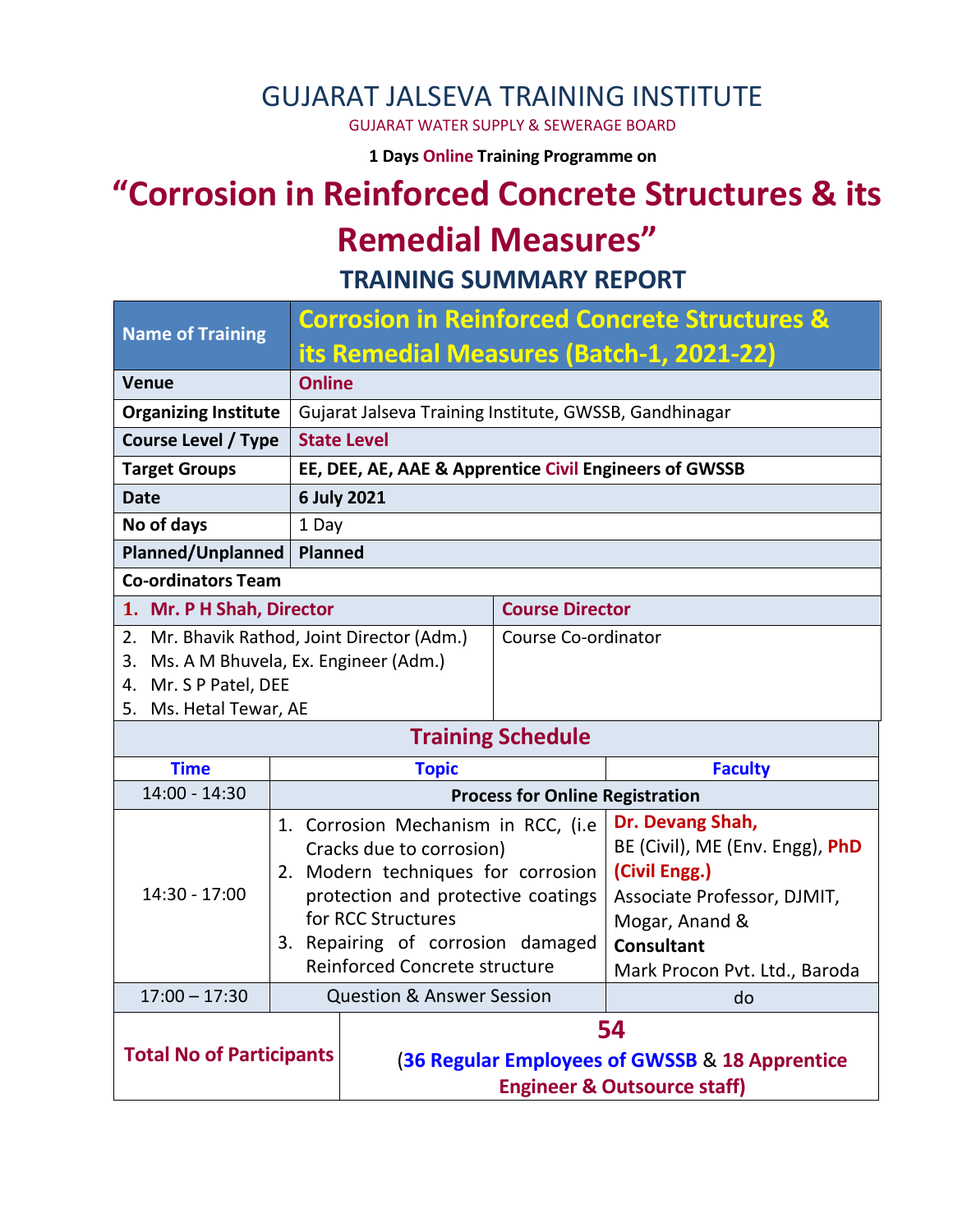| No.                     | CPF NO.            | <b>Name</b>                                               | <b>Designation</b> | <b>Office &amp; Place</b> |
|-------------------------|--------------------|-----------------------------------------------------------|--------------------|---------------------------|
| $\mathbf{1}$            | <b>GWSSB/2473</b>  | ANANDPRAKASH JANKIPRASAD<br>EE(C)<br><b>TIWARI</b>        |                    | PHWD, Bhuj                |
| $\overline{2}$          | <b>GWSSB/677</b>   | ARUNDHATI MAGANBHAI BHUVELA                               | EE(C)              | <b>GJTI Gandhinagar</b>   |
| $\overline{\mathbf{3}}$ |                    | AAE (C)<br><b>BHUMIBAHEN RAKESHBHAI</b><br><b>CHAUHAN</b> |                    | PHSSD, Modasa             |
| 4                       |                    | <b>CHIRAG JAYANTIBHAI PATEL</b>                           | AE(C)              | GJTI, Gandhinagar         |
| 5                       |                    | DHARA RAJNIKANT PATEL                                     | AAE (C)            | PHSSD, Harij              |
| $6\phantom{1}$          | GWSSB/10123        | DIVYAKUMAR AMRUTLAL PARMAR                                | DEE (C)            | PHSSD, Mandvi             |
| 7                       | <b>GWSSB/10216</b> | <b>HETAL BHARGAV TEWAR</b>                                | AE(C)              | GJTI, Gandhinagar         |
| 8                       |                    | <b>JANAK VINOD SANALIYA</b>                               | AAE (C)            | PHSSD, Patdi              |
| $\mathbf{9}$            | <b>GWSSB/10668</b> | <b>JAY HARSHADBHAI TRIVEDI</b><br>DEE (C)                 |                    | <b>GWIL, GANDHINAGAR</b>  |
| 10                      | GWSSB/10424        | <b>JAYANTIBHAI BHUPATBHAI HADIYA</b>                      | AAE (C)            | PHSSD, Savarkundla        |
| 11                      | <b>GWSSB/10260</b> | <b>JIGARBHAI ARVINDBHAI PATEL</b>                         | AE(C)              | PHWD, Patan               |
| 12                      |                    | KAUSHIK MANILAL PANCHAL<br>AAE (C)                        |                    | PHSSD, Bhuj               |
| 13                      | GWSSB/10126        | KAUSHIKKUMAR JAYSUKHLAL<br><b>VAGHELA</b>                 | DEE (C)            | Zone 4, Kutch             |
| 14                      | <b>GWSSB/10624</b> | KETANBHAI RAMESHBHAI PATEL                                | AAE (C)            | PHSSD, Harij              |
| 15                      |                    | <b>MAHESHKUMAR MAFATLAL PATEL</b>                         | AAE (C)            | PHSSD, Bhachau            |
| 16                      |                    | MAHESHKUMAR MAFATLAL PATEL                                | AAE (C)            | PHSSD, Bhachau            |
| 17                      | <b>GWSSB/10118</b> | MAHMADASIF ABDULKHALIK VHORA                              | DEE (C)            | PHSSD, Talod              |
| 18                      |                    | MEGHASUMAN MAHENDRA PANDIT                                | AAE (C)            | PHWD, Anjar               |
| 19                      | GWSSB/10274        | <b>MINESHBHAI BHANABHAI</b><br><b>DESHMUKH</b>            | AE(C)              | PHWD, Modasa              |
| 20                      | $\blacksquare$     | MOGAJIBHAI AMARABHAI PATEL                                | AAE (C)            | PHSSD, Khedbrahma         |
| 21                      |                    | NIRALI DINESHKUMAR PATEL                                  | AAE (C)            | PHWD, Patan               |
| 22                      |                    | NIRAVKUMAR ISHWARBHAI PATEL                               | AAE (C)            | PHSSD, Umrala             |
| 23                      | <b>GWSSB/10125</b> | RAHUL MAVJIBHAI SOLANKI                                   | DEE (C)            | PHSSD, Mundra             |
| 24                      | GWSSB/10599        | RAHULKUMAR MAHENDRABHAI<br><b>SOLANKI</b>                 | EE(C)              | HO, Gandhinagar           |
| 25                      |                    | RAJKUMAR VIRENDRABHAI<br><b>PRAJAPATI</b>                 | AAE(G)             | PHSSD, Jetpur             |
| 26                      |                    | RAJVEERSINH J JADEJA                                      | DEE (C)            | PHSSD, Bhachau            |
| 27                      | <b>GWSSB/7067</b>  | RAJVIRSINH J JADEJA                                       | AAE (C)            | PHSSD-1, Rapar            |
| 28                      | ۰                  | RAVJI GANGABHAI VIRDA                                     | AAE (C)            | PHSSD, Mundra             |
| 29                      |                    | RITABEN JAGABHAI CHAVADA                                  | AAE(G)             | PHSSD, Dhoraji            |
| 30                      |                    | RUTUL JAYANTILAL MEWADA                                   | AAE (C)            | PHWD, Bhachau             |
| 31                      |                    | SHIVANGINI GHANSHYAMSINH<br><b>SOLANKI</b>                | AAE (C)            | PHWD, Godhra              |
| 32                      | <b>GWSSB/10520</b> | <b>SUNIL JAYNTIBHAI PATEL</b>                             | DEE (C)            | Zone 4, Kutch             |
| 33                      |                    | SUNNY FULCHANDBHAI PRAJAPATI                              | AAE (C)            | PHSSD, Bhachau            |
| 34                      | GWSSB/10459        | SURAJKUMAR SATISHCHANDRA<br><b>SINGH</b>                  | DEE(M)             | PHMSD, Chhotaudepur       |
| 35                      |                    | VISHAL DHANA KAGI                                         | AAE (C)            | PHSSD, Bhachau            |
| 36                      |                    | <b>VISHVADEFPSINH JAYENDRASINH</b><br><b>RANA</b>         | AAE (C)            | PHSSD-1, Surendranagar    |

## **List of Regular Employees of GWSSB**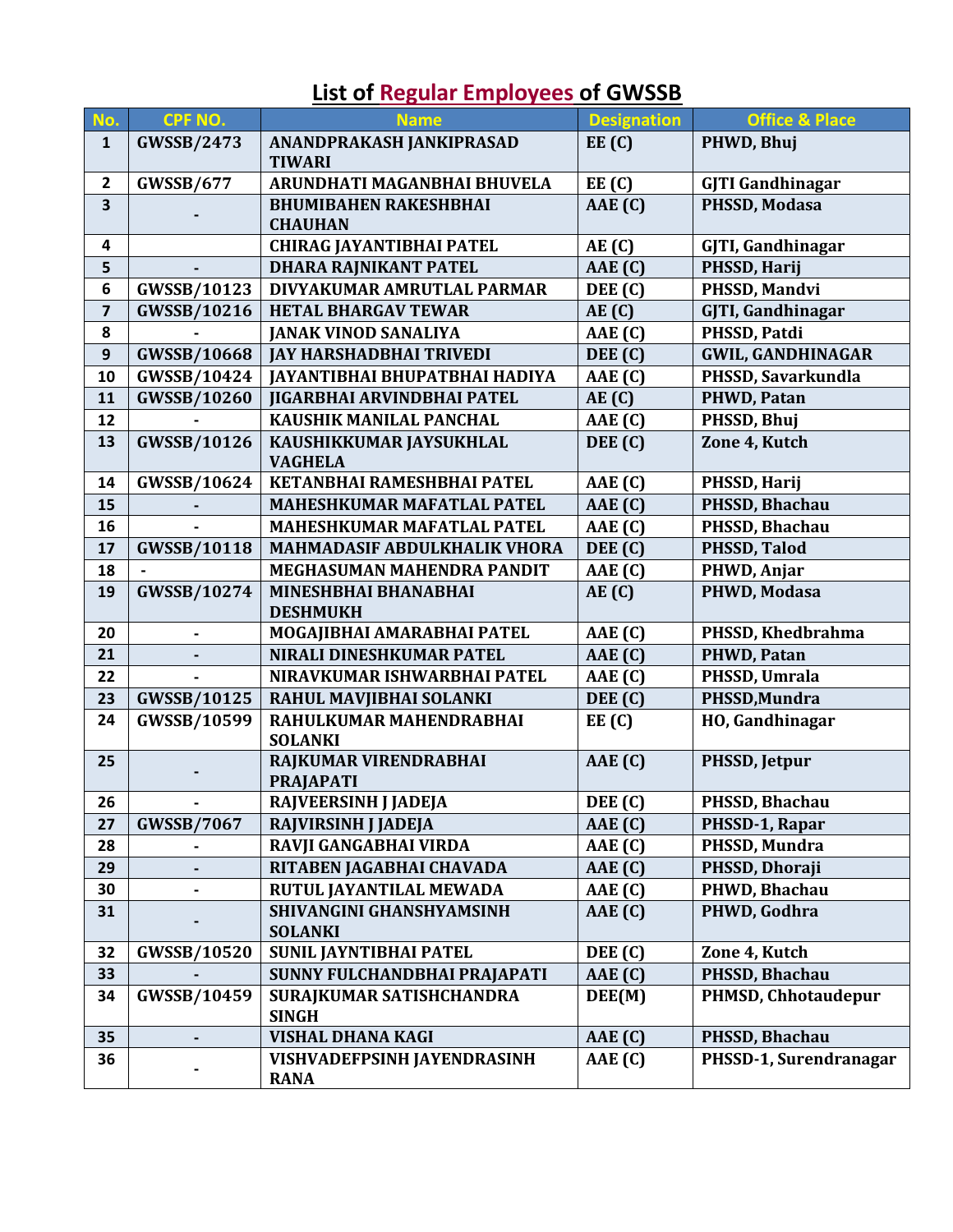## **List of Employees (Outsource staff/Apprentice Engineer)**

| No.                     | <b>Name</b>                        | <b>Designation</b>       | <b>Office &amp; Place</b> |
|-------------------------|------------------------------------|--------------------------|---------------------------|
| 1                       | AVANIBEN JAGADISHBHAI VALANI       | Appr. Engineer           | PHWD, Anjar               |
| $\overline{2}$          | <b>CHIRAGKUMAR PRAVINBHAI BHOI</b> | Supervisor (O/S)         | PHSSD, Himmatnagar        |
| $\overline{\mathbf{3}}$ | DHARA PRAKASHBHAI PARMAR           | Appr. Engineer           | PHSSD, Palanpur           |
| $\overline{a}$          | DHARMRAJSINH VIJENDRASINH          | Appr. Engineer           | PHWD, Himmatnagar         |
|                         | <b>SISODIYA</b>                    |                          |                           |
| 5                       | <b>HANEE ASHOKKUMAR SUTHAR</b>     | Appr. Engineer           | PHWD, Mahesana            |
| 6                       | HARDIK NARESHBHAI PANJWANI         | Appr. Engineer           | PHMD, Bhavnagar           |
| $\overline{7}$          | HARSHAL DHIRENBHAI JOSHI           | <b>Appr. Engineer</b>    | PHC, Anjar                |
| 8                       | JIGARKUMAR RAMANLAL PRANAMI        | Appr. Engineer           | PHSSD, Modasa             |
| 9                       | <b>KHUSHALI PARESHBHAI VYAS</b>    | Appr. Engineer           | PHWD, Anjar               |
| 10                      | <b>MAHAMADTASLIM HANIFBHAI</b>     | Appr. Engineer           | PHSSD, Patdi              |
|                         | <b>SIDDIKI</b>                     |                          |                           |
| 11                      | MIHIRKUMAR BHARATBHAI PATEL        | Appr. Engineer           | PHSSD, Sevaliya           |
| 12                      | <b>NIMESH S. PATEL</b>             | Appr. Engineer           | PHSSD, Patdi              |
| 13                      | <b>NISARG UMESHKUMAR VYAS</b>      | Appr. Engineer           | PHWD, Modasa              |
| 14                      | POOJA JAYANTILAL SOLANKI           | Appr. Engineer           | Zone-1, Vadodara          |
| 15                      | PRATIK JAYANTILAL RAJYAGURU        | Appr. Engineer           | Zone-1, Vadodara          |
| 16                      | TEJALBEN JAYANTILAL SOLANKI        | Appr. Engineer           | PHC, Palanpur             |
| 17                      | <b>VISHAL GANPATBHAI KHARADI</b>   | Appr. Engineer           | PHSSD, Himmatnagar        |
| 18                      | <b>VISHVADEFPSINH K JADEJA</b>     | <b>Outsourcing Engg.</b> | PHSSD-1, Surendranagar    |